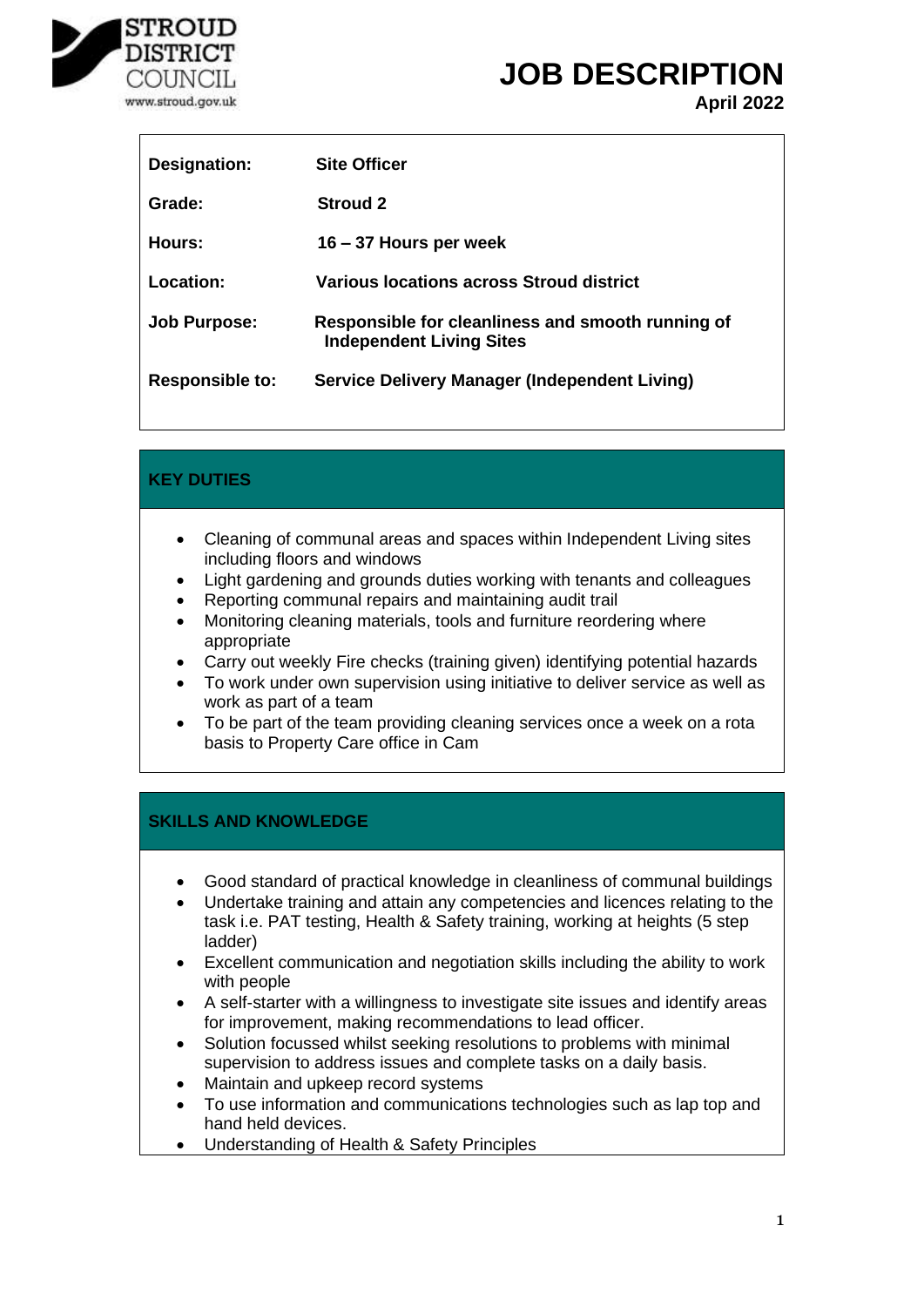

# **JOB DESCRIPTION**

- **April 2022**
- Good organisational skills including time management, ability to work on own initiative and prioritise workloads

#### **COMPLEXITY AND CREATIVITY**

- Ability to think of unique solutions to problem solving, showing initiative and creativity to deal with site management and tenant issues on a daily basis.
- Ability to recognise potential distress of individual tenants and refer swiftly to an appropriate officer or agency
- Respond quickly to queries and complaints received by tenants, members of public, Members, Contractors and any other person/organisation.
- Take a wider perspective to challenges by seeking out opposing points of view by team brainstorming for solution based outcomes.
- Help seek ways to improve processes and make efficiency savings whilst meeting the customer's needs
- To work under own supervision using initiative to deliver services as well as work as part of a team.

#### **JUDGEMENT AND DECISIONS**

- Ability to make considered and effective decisions by information gathering arriving at sensible conclusions
- Provide sound judgement considering decision consequences of contentious issues.
- Make recommendations using choice of options in line with Council Policy and Procedure

## **CONTACTS**

- Members of staff including team members and other Officers of the Council
- Contractors working on Site
- Members of the public and visitors to the Sites
- Tenants on a daily basis as front line officers

Daily contact dealing with every day issues and concerns including first point of contact for tenant and contractors with tenancy related issues; repairs, complaints, grounds and general site issues